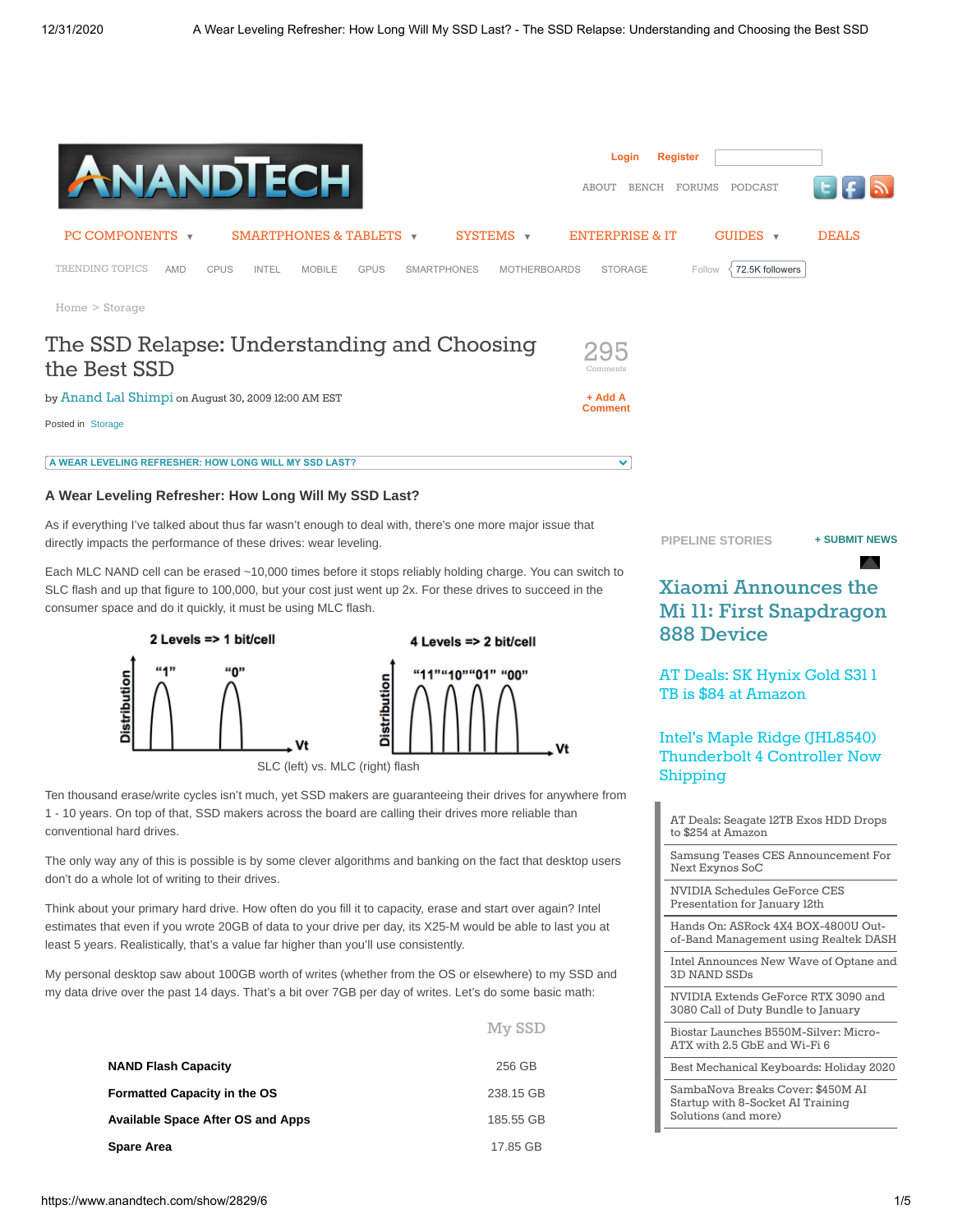If I never install another application and just go about my business, my drive has 203.4GB of space to spread out those 7GB of writes per day. That means in roughly 29 days my SSD, if it wear levels perfectly, I will have written to every single available flash block on my drive. Tack on another 7 days if the drive is smart enough to move my static data around to wear level even more properly. So we're at approximately 36 days before I exhaust one out of my ~10,000 write cycles. Multiply that out and it would take 360,000 days of using my machine the way I have been for the past two weeks for all of my NAND to wear out; once again, assuming perfect wear leveling. That's 986 years. Your NAND flash cells will actually lose their charge well before that time comes, in about 10 years.

This assumes a perfectly wear leveled drive, but as you can already guess - that's not exactly possible.

Write amplification ensures that while my OS may be writing 7GB per day to my drive, the drive itself is writing more than 7GB to its flash. Remember, writing to a full block will require a read-modify-write. Worst case scenario, I go to write 4KB and my SSD controller has to read 512KB, modify 4KB, write 512KB and erase a whole block. While I should've only taken up one write cycle for 2048 MLC NAND flash cells, I will have instead knocked off a single write cycle for 262,144 cells.

You can optimize strictly for wear leveling, but that comes at the expense of performance.

#### [WHY SSDS CARE ABOUT WHAT YOU](https://www.anandtech.com/show/2829/5) WRITE: FRAGMENTATION & WRITE **COMBINING**

### [WHY DOES MY 80GB DRIVE APPEAR AS](https://www.anandtech.com/show/2829/7) 74.5GB? UNDERSTANDING SPARE AREA

[PRINT THIS ARTICLE](https://www.anandtech.com/print/2829/)

Ŷ.

[POST A COMMENT](https://www.anandtech.com/Comment/NewComment/2829?page=6&commentPage=1&showAllComments=False)

**A WEAR LEVELING REFRESHER: HOW LONG WILL MY SSD LAST?**

**Like** 2 **[Share](https://www.facebook.com/sharer/sharer.php?u=http%3A%2F%2Fwww.anandtech.com%2Fshow%2F2829&display=popup&ref=plugin&src=like&kid_directed_site=0&app_id=201944423199922)** [Tweet](https://twitter.com/intent/tweet?original_referer=https%3A%2F%2Fwww.anandtech.com%2F&ref_src=twsrc%5Etfw&text=A%20Wear%20Leveling%20Refresher%3A%20How%20Long%20Will%20My%20SSD%20Last%3F%20-%20The%20SSD%20Relapse%3A%20Understanding%20and%20Choosing%20the%20Best%20SSD&tw_p=tweetbutton&url=https%3A%2F%2Fwww.anandtech.com%2Fshow%2F2829%2F6)

<span id="page-1-0"></span>295 Comments

[View All Comments](https://www.anandtech.com/comments/2829/)

**drsethl** - Monday, March 15, 2010 - [link](https://www.anandtech.com/comments/2829//63626) Hi,

just to add to the chorus of praise: this is a superbly informative article, thank you for all the effort, and I hope that it has paid off for you, as I'm sure it must have.

My first question is this. Is it possible to analyse a program while you're using it, to see whether it is primarily doing sequential or random writes? Since there seems to be a quite clear difference between the Intel X25m 80gb and the OCZ vertex 120gb, which are the natural entry-level drives here, where the Intel works better for random access, the vertex for sequential, it would be very useful to know which I would make best use of.

Second question: does anyone know whether lightroom in particular is based around random or sequential writes? I know that a LR catalog is always radically fragmented, which suggests presumably that it is based around random writes, but that's just an uninformed guess. It does have a cache function, which produces files in the region of 3-5mb in size--are they likely to be sequential?

Third question: with photoshop, is it specifically as a scratch disk that the intel x25m underperforms? Or does photoshop do other sequential writes, besides those to the scratch disk? I ask because if it only doesn't work as a scratch disk, then that's not a big problem--anyone using this in a PC is likely to have a decent regular HDD for data anyway, so the scratch disk can just be sent there. In fact, I've been using a vertex 120gb, with a samsung spinpoint f3 500gb on my PC, and I found that with the scratch disk on the samsung I got better retouch artists results (only by about half a second, but that's out of 14 seconds, so still fairly significant).

Thanks in advance to anyone who might be able to answer, and thanks again Anand for such an informative read.

Cheers Seth

[REPLY](https://www.anandtech.com/Comment/NewComment/2829?page=6&commentPage=1&parentCommentId=63626&showAllComments=False)

**drsethl** - Friday, July 9, 2010 - [link](https://www.anandtech.com/comments/2829//118612) Hi again,

just to report back, since writing the previous comment I have bought both drives, vertex and intel (the original vertex 128gb, and the intel g2 x25m). While the Intel does perform better in benchmarks, the difference in general usage is barely noticeable. Except when using lightroom 3, when the intel is considerably slower than the vertex. I'm using a canon 550d, which produces 18mpx pictures. When viewing a catalogue for the first time (without any pre-created previews), the intel takes on average about



[IanCutress:](https://twitter.com/IanCutress) Tried sorting out a yearly [insurance policy renewal. Was quoted \\*over](https://twitter.com/IanCutress/status/1344630564863832065) double\*, simply because the broker had adjust… https://t.co/drI74Rmeel

[IanCutress: @RIVA20002 No plans for dark](https://twitter.com/IanCutress/status/1344620860091621377) mode. Our publisher wants to change our CMS system, and so doesn't want to have additi… https://t.co/T5GkVn3Zgo

[IanCutress:](https://twitter.com/IanCutress) @simped

https://t.co/uBmC1ao7Ll Our public [benchmark database has been up for 15+](https://twitter.com/IanCutress/status/1344607804330545152) years

[IanCutress:](https://twitter.com/IanCutress) @RIVA20002 Note that 768 is [Intel's official number. So don't have a go at](https://twitter.com/IanCutress/status/1344589301233963008) me if you think its wrong, that's an Int… https://t.co/oiV34ANwRe

[IanCutress](https://twitter.com/IanCutress)[: @flashmozzg Don't have the](https://twitter.com/IanCutress/status/1344587917977645057) infrastructure

[andreif7](https://twitter.com/andreif7)[: Pfizer/Moderna: this is our vaccine,](https://twitter.com/andreif7/status/1344416732312719361) that is the dosing regime. AstraZeneca/Oxford: here are our 12 dosing regimen… https://t.co/B6aulA2q4l

[andreif7:](https://twitter.com/andreif7) @MalwareMinigun It's still a physical 1440p rendered at 1080p - I could [tell the difference. A physical 1080p scree…](https://twitter.com/andreif7/status/1344402428934938625) https://t.co/wdDsM6DpqW

[andreif7](https://twitter.com/andreif7)[: I'm the kind of person so turned off](https://twitter.com/andreif7/status/1344388583503884288) the 120Hz so I could actually use the 1440p software rendering because I found… https://t.co/OZHhk1Ixqh

[andreif7:](https://twitter.com/andreif7) Glad a more popular YouTuber [actually addresses this. The 1080p screens](https://twitter.com/andreif7/status/1344388106246627329) on the S21 and S21+ turn me off so much tha… https://t.co/oxBGTNakBi

[andreif7:](https://twitter.com/andreif7) @jonmasters @handleym99 [@aschilling @techinsightsinc It's the cluster](https://twitter.com/andreif7/status/1343301448566767621) \*Shared Logic\*.

[RyanSmithAT:](https://twitter.com/RyanSmithAT) @PatrickMoorhead It's over [now, but Amazon was also running the game](https://twitter.com/RyanSmithAT/status/1342994694603644928) on Twitch. That was 720p60, and made a very no… https://t.co/DcW2aW9whp

[RyanSmithAT:](https://twitter.com/RyanSmithAT) @Jack\_Mangano That's a [distinct possibility. It's the wrong choice, but it](https://twitter.com/RyanSmithAT/status/1342992433517187078) is technically a choice...

[RyanSmithAT:](https://twitter.com/RyanSmithAT) @mrtanner69 Oof. Since that's English soccer, I'm betting it was [recorded at 50fps at well; so you're probably](https://twitter.com/RyanSmithAT/status/1342982482191286272) only… https://t.co/SfKlwkxZih

[RyanSmithAT:](https://twitter.com/RyanSmithAT) @tmvn You're not wrong, of [course. But CBS \(who is producing this\) has](https://twitter.com/RyanSmithAT/status/1342982213659361282) no problem broadcasting its games at 60fps.… https://t.co/Ynd2pL1CtA

[RyanSmithAT](https://twitter.com/RyanSmithAT)[: This is half-baked. It's literally](https://twitter.com/RyanSmithAT/status/1342980499879280640) half the framerate of a TV broadcast

[ganeshts](https://twitter.com/ganeshts): Thanks to @crambob for the opportunity to discuss my thoughts on [performance evaluation of various computing](https://twitter.com/ganeshts/status/1336883971901124609) aspect… https://t.co/QsynLxMfFx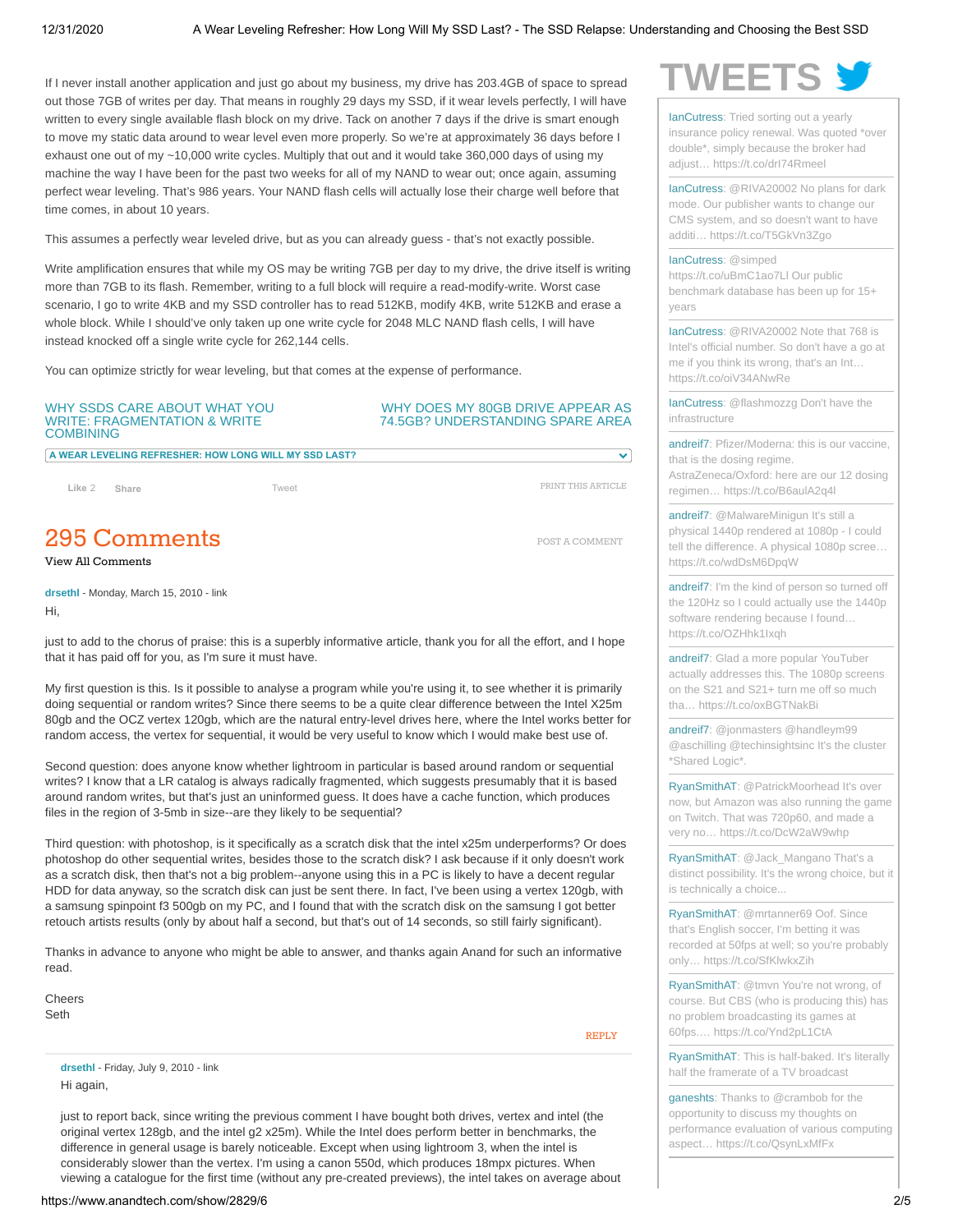### 12/31/2020 A Wear Leveling Refresher: How Long Will My SSD Last? - The SSD Relapse: Understanding and Choosing the Best SSD

20s to produce a full scale 1:1 preview. This is infuriating. The vertex takes about 8s. Bear in mind that i've got 4gb of 1333mhz ram, intel i7 q720 processor, ati 5470 mobility radeon graphics. So it's not the most powerful laptop in the world, but it's no slouch either. I can only conclude that when LR3 makes previews it does large sequential writes, and that the considerable performance advantage of the vertex on this metric alone suddenly becomes very important. With which in mind, I'm now going to sell the Intel and buy a vertex 2e, which will give the best of both worlds. But I'm sure there are lots of photographers out there wondering about this like I was, so hopefully this will help. cheers,

Seth

[REPLY](https://www.anandtech.com/Comment/NewComment/2829?page=6&commentPage=1&parentCommentId=118612&showAllComments=False)

#### **jgstew** - Friday, October 8, 2010 - [link](https://www.anandtech.com/comments/2829//136251)

I believe you are correct about the LR Catalog being mostly random writes, but I don't think this is a performance concern since the Catalog is likely stored in RAM for reads, and written back to the drive when changes are made that affect the Catalog, which is not happening all the time.

As for the generating previews and Photoshop scratch disk, this is going to be primarily sequential since it is generating the data one at a time and writing it to disk completely. If LR was generating multiple previews for multiple photos simultaneously and writing them simultaneously, then you would have heavy fragmentation of the cache, and more random writes.

Any SSD is going to give significant performance benefit over spindle HD when it comes to random read/write/access. Sequential performance is the man concern with Photos/Video/Audio and similar data in most cases.

One thing you might consider trying is having more than one SSD, or doing this if you upgrade down the road. Have the smaller SSD with fast sequential read/write act as the cache disk for LR/Photoshop/Others and have the other SSD be the boot drive with all the OS/Apps/etc. This way other things going on in the system will not effect the cache disk performance, as well as speed up writes from boot ssd to cache disk, and back.

[REPLY](https://www.anandtech.com/Comment/NewComment/2829?page=6&commentPage=1&parentCommentId=136251&showAllComments=False)

#### **ogreinside** - Monday, December 14, 2009 - [link](https://www.anandtech.com/comments/2829//63628)

After spending all weekend reading this article, 2 previous in the trilogy, and all the comments, I wanted to post my thanks for all of your hard work. I've been ignoring SSDs for a while as I wanted to see them mature first. I am in the market for a new Alienware desktop, but as the wife is letting me purchase only on our Dell charge account, I have a limited selection and budget.

I was settled on everything except the disks. They are offering the Samsung 256SSD, which I believe is the Samsung PM800 drive. The cost is exactly double that of the WD VelociRaptor 300 GB. So naturally I have done a ton of research for this final choice. After exploring your results here, and reading comments, I am definitely not getting their Samsung SSD. I would love to grab an Intel G2 or OCZ Indilinx, but that means real cash now, and we simply can't do that yet. The charge account gives us room to pay it off at 12-month nointerest.

So at this point I can get a 2x WD VR in raid 0 to hold me over for a year or so when I can replace (or add) a good SSD. My problem is that I have seen my share issues with raid 0 on an ICH controller on two different Dell machines (boot issues, unsure of performance gain). In fact, using the same drives/machine, I saw better random read performance (512K) on a single drive than the ICH raid, and 4k wasn't far behind. I'm thinking I may stick to a single WD VR for now, but I really want to believe raid0 would be better.

So, back on topic, it would be nice to see the ICH raid controller explored a bit, and maybe add a raid0 WD VR configuration to your next round of tests.

(CryastalDiskMark 2.2) Single-drive 7200 rpm g: Sequential Read : 123.326 MB/s Sequential Write : 114.957 MB/s Random Read 512KB : 55.793 MB/s Random Write 512KB : 94.408 MB/s Random Read 4KB : 0.861 MB/s Random Write 4KB : 1.724 MB/s

Test Size : 100 MB Date : 2009/12/09 2:03:4

ICH raid0: Sequential Read : 218.909 MB/s

Sequential Write : 175.]347 MB/s Random Read 512KB : 51.884 MB/s Random Write 512KB : 135.466 MB/s [ganesht](https://twitter.com/ganeshts)[s: Plenty of Wi-Fi 6 routers with](https://twitter.com/ganeshts/status/1333832325809860611) similar features makes it tough for new market entrants to differentiate. The QHora-… https://t.co/lPUNpN2ug9

[ganeshts](https://twitter.com/ganeshts): @mguthaus Nice configuration! Curious about the intended use-case(s) / [number of parallel jobs. I've always found i…](https://twitter.com/ganeshts/status/1331351546055905280) https://t.co/2qGkXGKhfv

[ganesht](https://twitter.com/ganeshts)[s: @davezatz I am curious about the](https://twitter.com/ganeshts/status/1331309208713580549) total area of the roof, the cost (inclusive of the Powerwalls), and the lead time… https://t.co/Xx4vky7YCq

[ganesht](https://twitter.com/ganeshts)[s: @SFoskett Is it USB4-certified by](https://twitter.com/ganeshts/status/1329514172665589760) USB-IF? Per Intel's claims, all Tiger Lake systems supporting Thunderbolt 4 also… https://t.co/negtquY2ho

# **Follow @[ANANDTECH](http://twitter.com/anandtech)**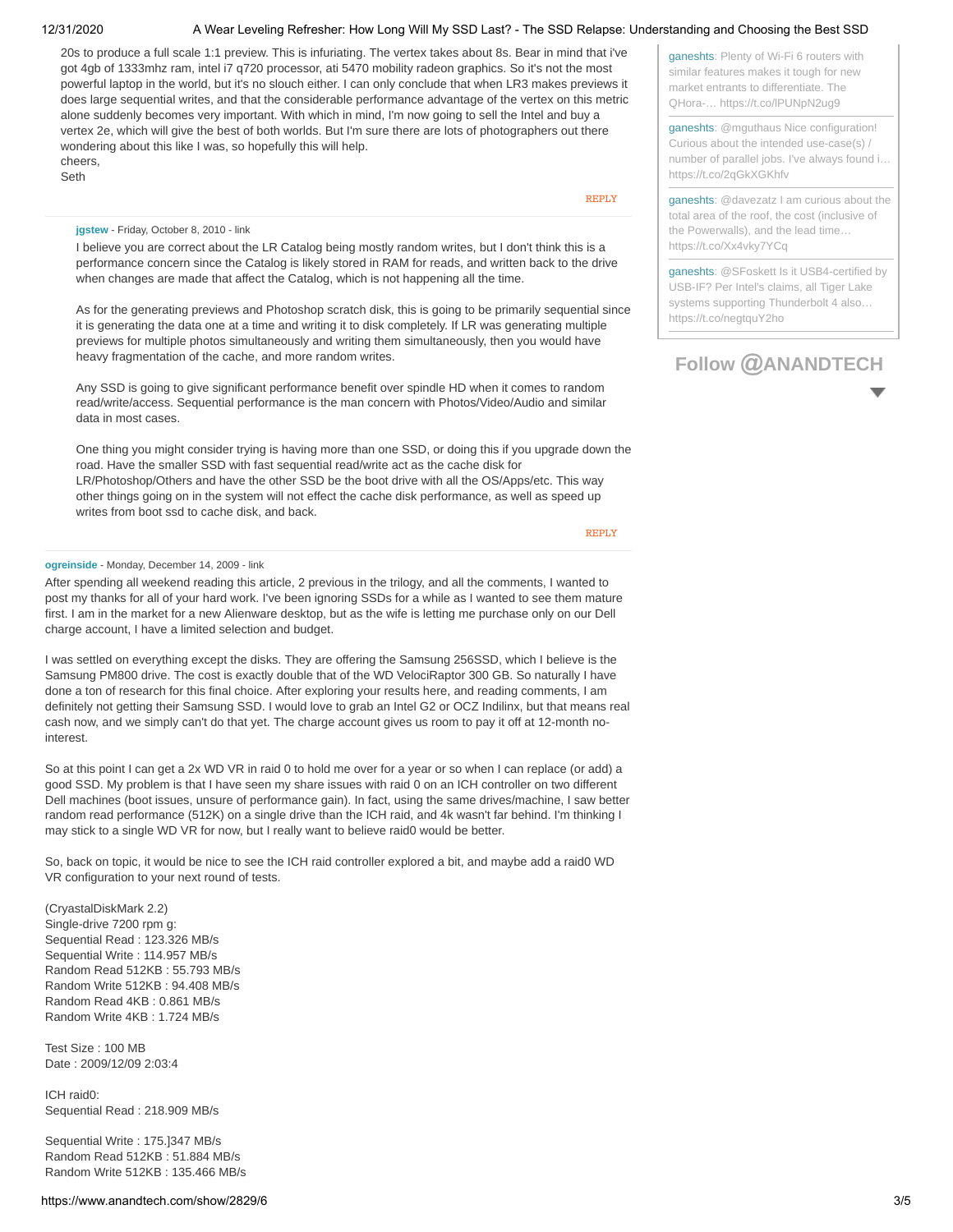Random Read 4KB : 1.001 MB/s Random Write 4KB : 2.868 MB/s

Test Size : 100 MB Date : 2009/12/08 21:45:20

[REPLY](https://www.anandtech.com/Comment/NewComment/2829?page=6&commentPage=1&parentCommentId=63628&showAllComments=False)

#### **marraco** - Friday, August 13, 2010 - [link](https://www.anandtech.com/comments/2829//125221)

Thumbs up for the ICH10 petition. It's the most common RAID controller on i7.

Also, I would like to see different models of SSD in RAID (For example one intel raided with one Indilinx).

I suspect that performance with SSD scales much better that with older technologies. So I want to know if makes sense to buy a single SSD, and wait for prices to get cheaper at the time of upgrade. The problem is that as prices get cheaper, old SSD models are no more available.

**[REPLY](https://www.anandtech.com/Comment/NewComment/2829?page=6&commentPage=1&parentCommentId=125221&showAllComments=False)** 

#### **aaphid** - Friday, November 27, 2009 - [link](https://www.anandtech.com/comments/2829//63629)

OK, I'm still slightly confused. It seems that running the wipe/trim utility will keep the ssd in top condition but it won't run on a Mac. So are these going to be a poor decision for use in a Mac?

[REPLY](https://www.anandtech.com/Comment/NewComment/2829?page=6&commentPage=1&parentCommentId=63629&showAllComments=False)

**[REPLY](https://www.anandtech.com/Comment/NewComment/2829?page=6&commentPage=1&parentCommentId=63638&showAllComments=False)** 

**ekerazha** - Monday, October 26, 2009 - [link](https://www.anandtech.com/comments/2829//63638) Anand,

it's strange to see your

"Is Intel still my overall recommendation? Of course. The random write performance is simply too good to give up and it's only in very specific cases that the 80MB/s sequential write speed hurts you."

#### of the last review, is now a

"The write speed improvement that the Intel firmware brings to 160GB drives is nice but ultimately highlights a bigger issue: Intel's write speed is unacceptable in today's market."

| ekerazha - Monday, October 26, 2009 - link                                                                                                                                                                 |              |
|------------------------------------------------------------------------------------------------------------------------------------------------------------------------------------------------------------|--------------|
| Ops wrong article                                                                                                                                                                                          |              |
|                                                                                                                                                                                                            | <b>REPLY</b> |
| mohsh86 - Tuesday, October 13, 2009 - link                                                                                                                                                                 |              |
| am 23 years old computer engineer                                                                                                                                                                          |              |
| this is the most awesome informative article ever read !                                                                                                                                                   |              |
|                                                                                                                                                                                                            | <b>REPLY</b> |
| Pehu - Tuesday, October 13, 2009 - link                                                                                                                                                                    |              |
| First of all, thanks for the article. It was superb and led to my first SSD purchase last week. Installed the intel<br>G2 yesterday and windows 7 (64 bit) with 8 G of RAM. A smooth ride I have to say :) |              |

Now, there is one question I have been trying to find an answer:

Should I put the windows page file (swap) to the SSD disk or to another normal HD?

Generally the swap should be behind other controller than your OS disk, to speed things up. However, SSD disks are so fast that there is a temptation to put the swap on OS disk. Also, one consideration is the disk age, does it preserve it longer if swap is moved away from SSD.

Also what I am lacking is some general info about how to maximise the disk age without too much loss of speed, in one guru3d article instructions were given as:

\* Drive indexing disabled. (useless for SSD anyway, because access times are so low).

\* Prefetch disabled.

\* Superfetch disabled

\* Defrag disabled.

Any comments and/or suggestions for windows 7 on that?

Thanks.